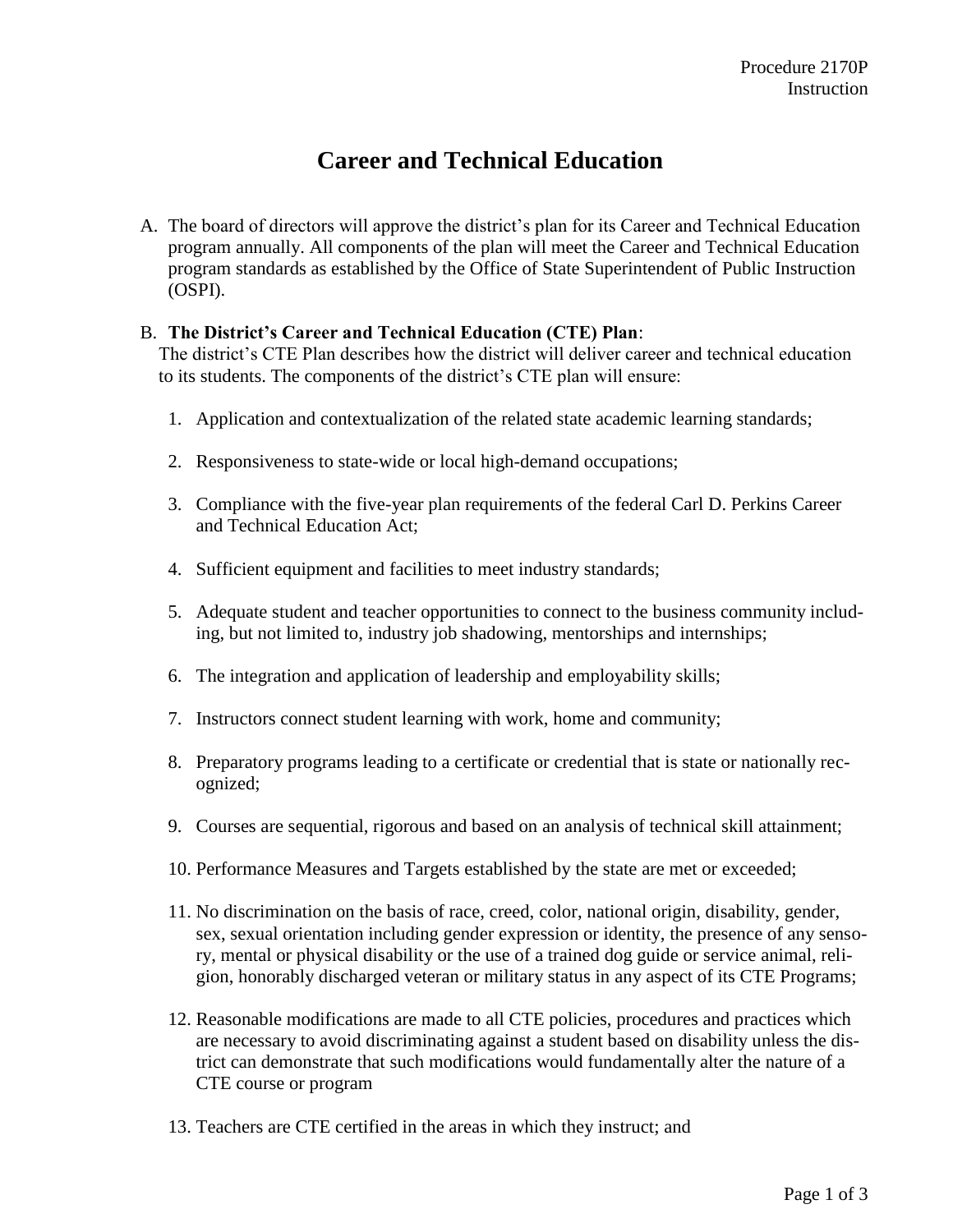14. Courses are structured so that the number of training stations, safety factors and individual instruction requirements of the specific skills being developed determines the maximum number of students per class.

## B. **Performance Measures and Target – Accountability**

The district will adopt performance measures and targets in at least the following areas:

- 1. Sufficiency of courses allowing students to earn dual credit for high school and college;
- 2. Rates of student participation in and completion of high-demand programs; and
- 3. Performance measures and targets established by the workforce training and education coordinating board, including but not limited to student academic and technical skill attainment, graduation rates, post-graduation employment or enrollment in post-secondary education and other measures and targets as required by the federal Carl D. Perkins Act.

# D. **Course Equivalencies**

Each of the district's high schools will adopt core academic course equivalencies for high school Career and Technical courses, provided that the Career and Technical Education course has been reviewed and approved for equivalency credit by a district team appointed by the superintendent or a designee, in accordance with [district policy 2413, Equivalency](http://www.boarddocs.com/wa/wssda/Board.nsf/goto?open&id=8U6PL2648963)  [Credit for Career and Technical Educational Courses.](http://www.boarddocs.com/wa/wssda/Board.nsf/goto?open&id=8U6PL2648963)

## E. **Career and Technical Education Programs of Study**

A program of study is a sequence of courses that identifies the secondary and post-secondary content that students need to take to ensure that they will have the knowledge and skills needed for a seamless transition to post-secondary options.

The district's CTE program(s) of study will:

- 1. Incorporate secondary CTE academic and elective courses and local graduation requirements as well as post-secondary education elements;
- 2. Include coherent and rigorous academic content aligned with state learning standards and relevant career and technical content in a coordinated, no duplicative progression of courses that are aligned with post-secondary education in a related field;
- 3. Include courses aligned with appropriate state academic, industry, leadership and employability standards; and
- 4. Lead to industry-recognized credentials, an academic certificate or degree, apprenticeship, employment or certificate at the post-secondary level.

## F. **Career Guidance and Counseling**

Career guidance and counseling programs will include the exploration of options and opportunities for Career and Technical education at the secondary and post-secondary level and exploration of career opportunities in emerging and high-demand programs. (See WSSDA [policy 2140, Guidance and Counseling\)](http://www.boarddocs.com/wa/wssda/Board.nsf/goto?open&id=8U6P6C6201ED)